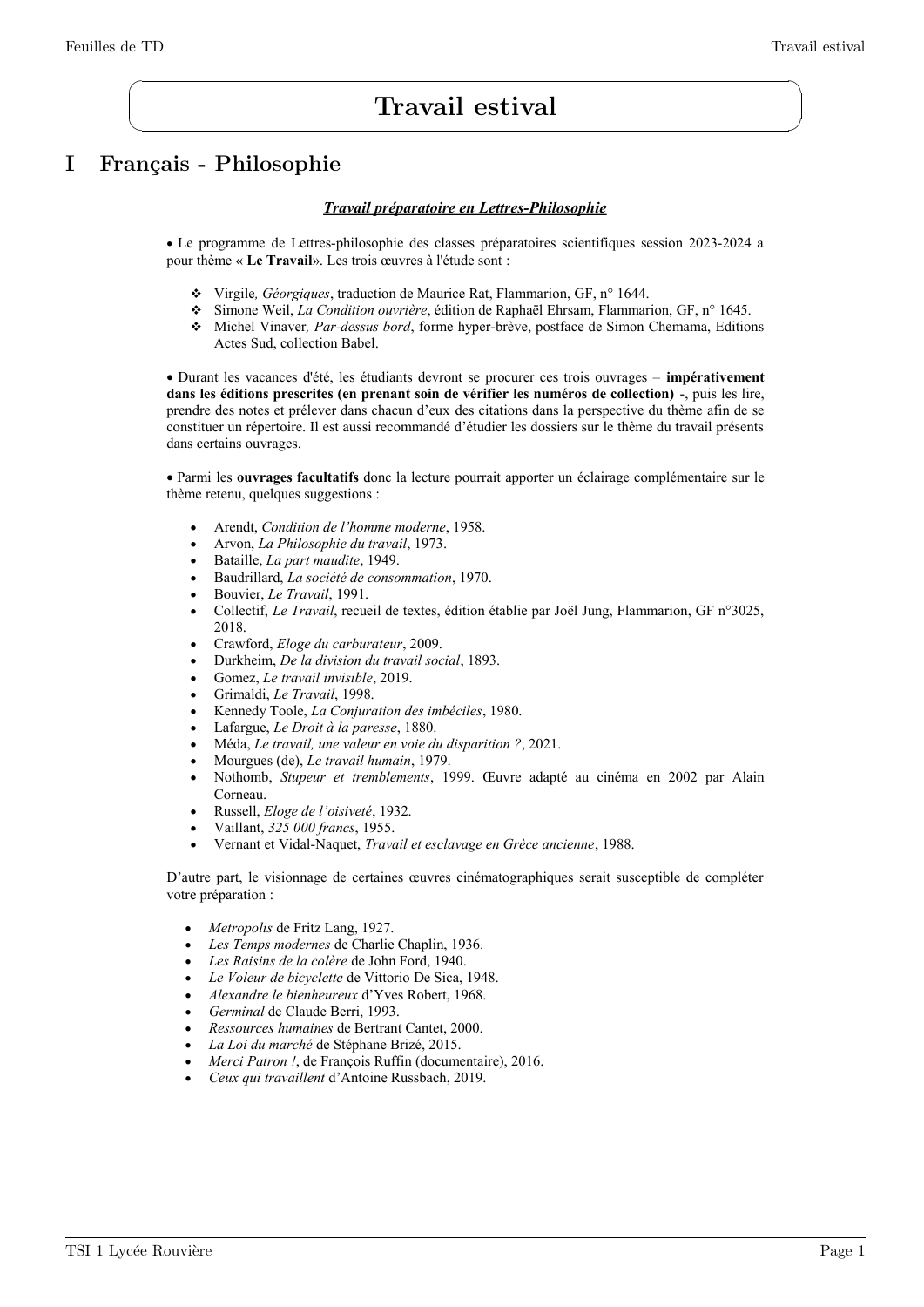#### Anglais  $\rm II$

# **ENGLISH: WORK TO BE COMPLETED FOR 01/09/22**

# INTERNATIONAL PHONETIC ALPHABET: PHONEMES OF ENGLISH

| $\circ$<br>7             | then     | ◁<br>14                          | $\bar{d}\bar{n}$                     | ka'mju:n <sub>i</sub> ker an<br>$\circ$<br>$\circ$ | (primary & secondary stress) | h<br>27                          | $\underline{help}$ | 34                   | link    | IJ<br>41 | ring                | 45                            | yellow                    |
|--------------------------|----------|----------------------------------|--------------------------------------|----------------------------------------------------|------------------------------|----------------------------------|--------------------|----------------------|---------|----------|---------------------|-------------------------------|---------------------------|
| <b>a</b><br>6            | face     | æ<br>13                          | that                                 | $\circ$<br>$\circ$<br>20                           |                              | 26                               | judge              | ð<br>$\overline{33}$ | that    | n<br>40  | known               | ≫<br>$\overline{\mathcal{A}}$ | wonder                    |
| GI<br>5                  | idea     | SC<br>$12$                       | 78                                   | ao<br>$\overline{19}$                              | now                          | 25                               | $\frac{church}{}$  | Œ<br>32              | thug    | 日<br>39  | a <sub>max</sub> ed |                               |                           |
| Ξ<br>4                   | uoon     | 5<br>$\overline{11}$             | coldue                               | Б<br>$\frac{8}{18}$                                | reply                        | 24                               | adapt              | $\overline{31}$      | involve | S<br>38  | $u$ sual            |                               |                           |
| Ω<br>$\infty$            | $\log k$ | $\ddot{\circ}$<br>$\overline{a}$ | door                                 | e9<br>$\overline{17}$                              | share                        | 23                               | term               | $\overline{30}$      | infer   | 37       | since               | $1.6 \text{ g}$ and           | either or (vowel liaison) |
| 2                        | week     | $\ddot{\rm e}$<br>$\sigma$       | $w$ ork                              | p<br>16                                            | doss                         | $\overline{C}$<br>$\overline{2}$ | $\frac{ban}{2}$    | g<br>29              | govern  | N<br>36  | because             | 43                            |                           |
| $\overline{\phantom{a}}$ | big      | G<br>$\infty$                    | ph <u>o</u> tograph <u>e</u> r<br>15 | ä                                                  | far                          | ◘<br>$\overline{c}$              | appear             | 28                   | concern | S<br>35  | punos               | 42                            | raise                     |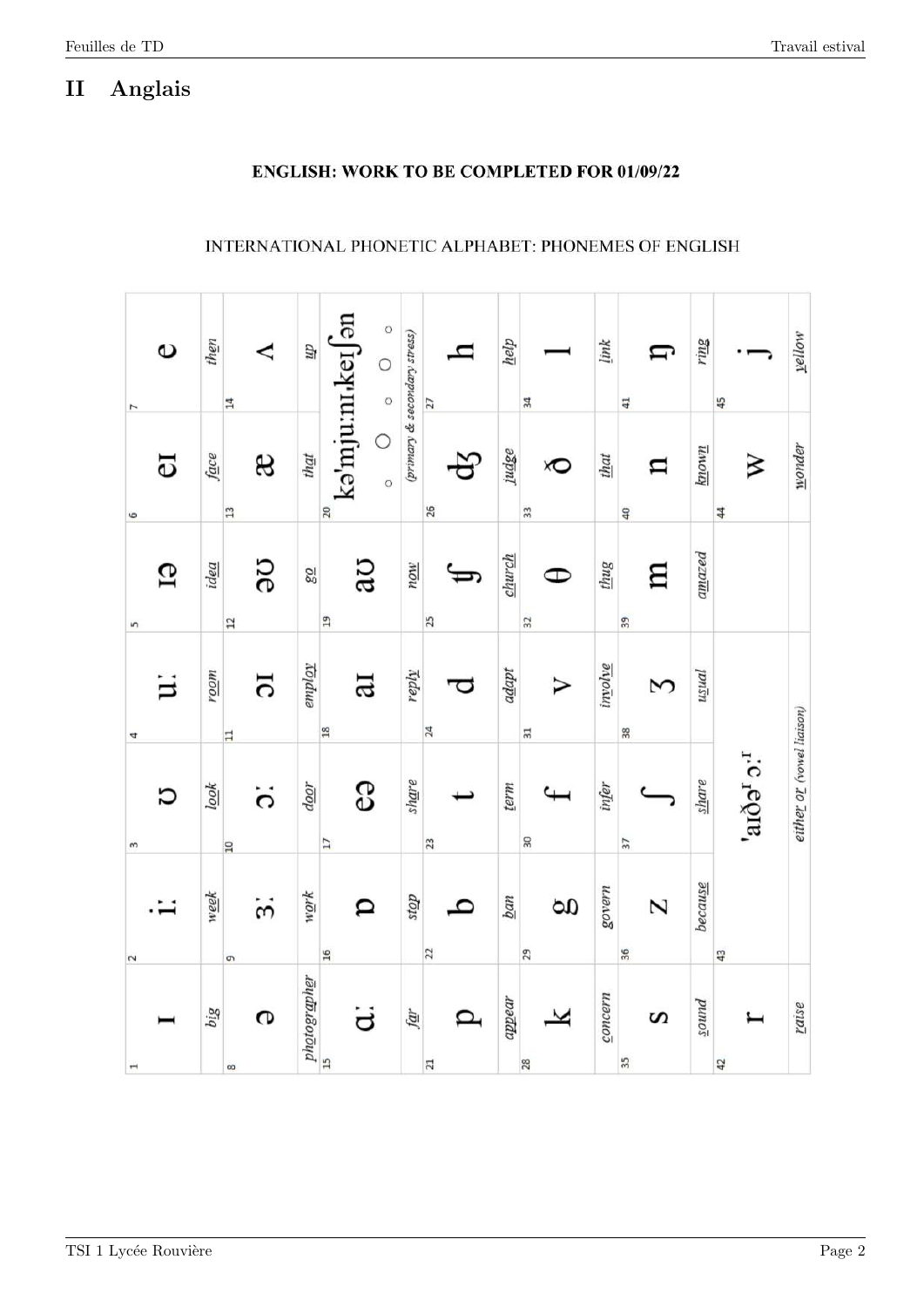# **I. GRAMMAR**

**VERB GROUPS** *Revise the constructions and properties of the Simple Present and Preterit (affirmative, negative & interrogative forms).*

**NOUN GROUPS** *Revise the use of articles a/an, Ø, the, and the position and organisation of adjectives.*

# **II. PHONOLOGY**

*Memorise the symbols used to transcribe the sounds of the English language (see the chart "The Phonemes of English", adapted from the International Phonetic Alphabet, on the previous page*). The exercises below will provide a support to help you achieve this. To check the *pronunciation of words, and to establish precisely the link between the symbols and the sounds they transcribe, you can consult, for example,* wordreference.com .

### **1.** Reading phonetic transcriptions.

*Using standard transcription, write down the following words:*

|  |                                                                                                                                                                                                                                                                                                                                                                                                                                                                                       | 6. | $d$ la $z$ |
|--|---------------------------------------------------------------------------------------------------------------------------------------------------------------------------------------------------------------------------------------------------------------------------------------------------------------------------------------------------------------------------------------------------------------------------------------------------------------------------------------|----|------------|
|  |                                                                                                                                                                                                                                                                                                                                                                                                                                                                                       |    |            |
|  | $3.$ $\blacksquare$ $\blacksquare$ $\blacksquare$ $\blacksquare$ $\blacksquare$ $\blacksquare$ $\blacksquare$ $\blacksquare$ $\blacksquare$ $\blacksquare$ $\blacksquare$ $\blacksquare$ $\blacksquare$ $\blacksquare$ $\blacksquare$ $\blacksquare$ $\blacksquare$ $\blacksquare$ $\blacksquare$ $\blacksquare$ $\blacksquare$ $\blacksquare$ $\blacksquare$ $\blacksquare$ $\blacksquare$ $\blacksquare$ $\blacksquare$ $\blacksquare$ $\blacksquare$ $\blacksquare$ $\blacksquare$ |    |            |
|  |                                                                                                                                                                                                                                                                                                                                                                                                                                                                                       |    |            |
|  | $5.$ in taited $\ldots$                                                                                                                                                                                                                                                                                                                                                                                                                                                               |    |            |

| 2. Writing phonetic transcriptions.                    |
|--------------------------------------------------------|
| Write down the following words using phonetic symbols: |

| 1. article                                                                                                                                                                                                                                                                        |                               |
|-----------------------------------------------------------------------------------------------------------------------------------------------------------------------------------------------------------------------------------------------------------------------------------|-------------------------------|
|                                                                                                                                                                                                                                                                                   |                               |
| 3. British $\qquad \qquad$ 5. The summation of $\qquad \qquad$ 5. The summation of $\qquad \qquad$ 5. The summation of $\qquad \qquad$ 5. The summation of $\qquad \qquad$ 5. The summation of $\qquad \qquad$ 5. The summation of $\qquad \qquad$ 5. The summation of $\qquad$ 5 |                               |
|                                                                                                                                                                                                                                                                                   | 9. underlines                 |
| $5.$ current $\ldots$                                                                                                                                                                                                                                                             | 10. describe — <u>musical</u> |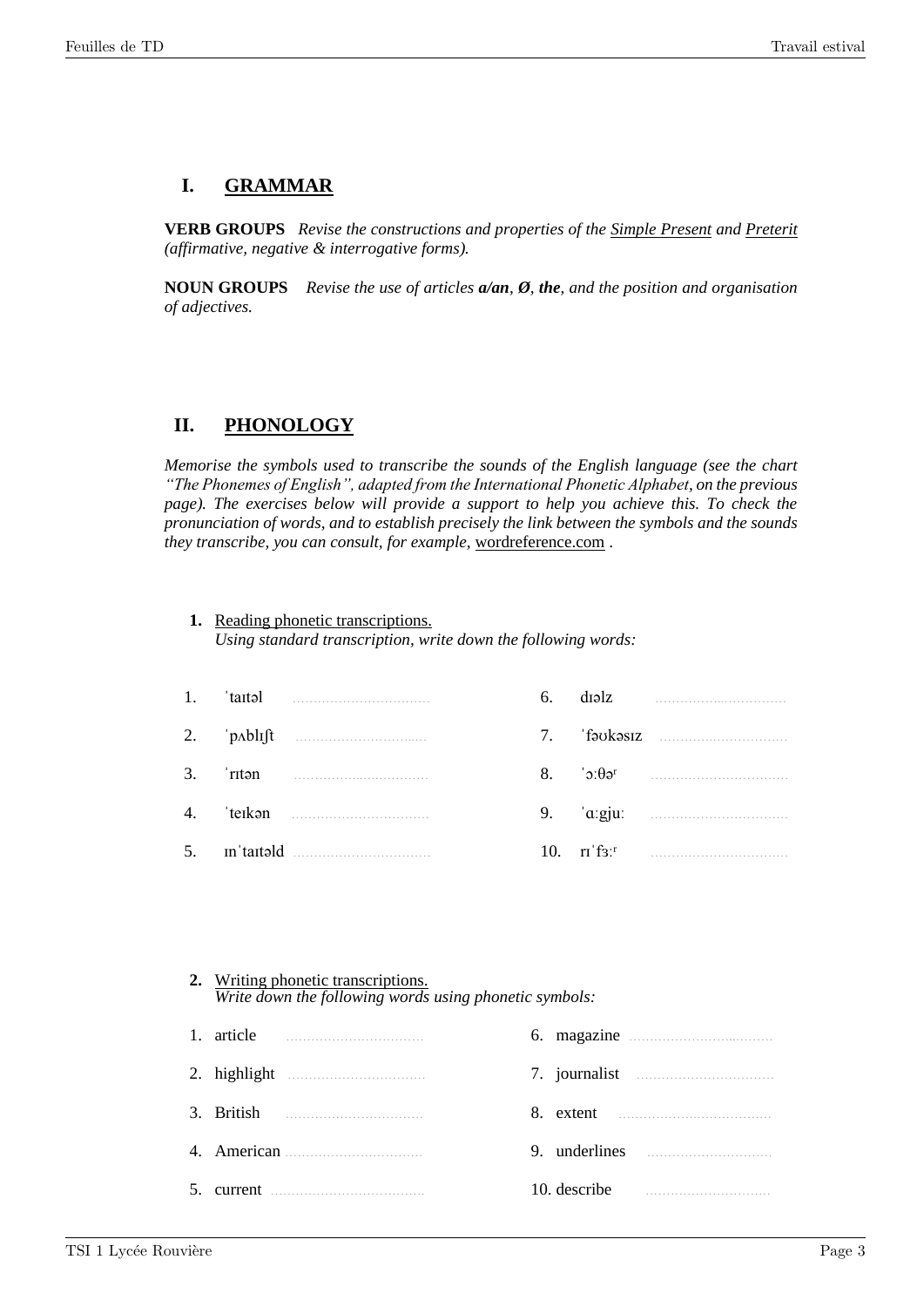#### III. **CURRENT AFFAIRS**

Over the summer period, read the press regularly using reliable sources such as The Guardian, The New York Times, The Washington Post and The Economist. Select five significant articles from different themes (social, political, scientific, technological and economic), provide the titles, sources and dates of publication, and explain succinctly the main ideas dealt with in each.

| 1. |  |
|----|--|
|    |  |
|    |  |
| 2. |  |
|    |  |
|    |  |
| 3. |  |
|    |  |
|    |  |
| 4. |  |
|    |  |
|    |  |
| 5. |  |
|    |  |
|    |  |

#### IV. **WRITTEN COMPREHENSION & LANGUAGE WORK**

Complete the tasks related to the document below.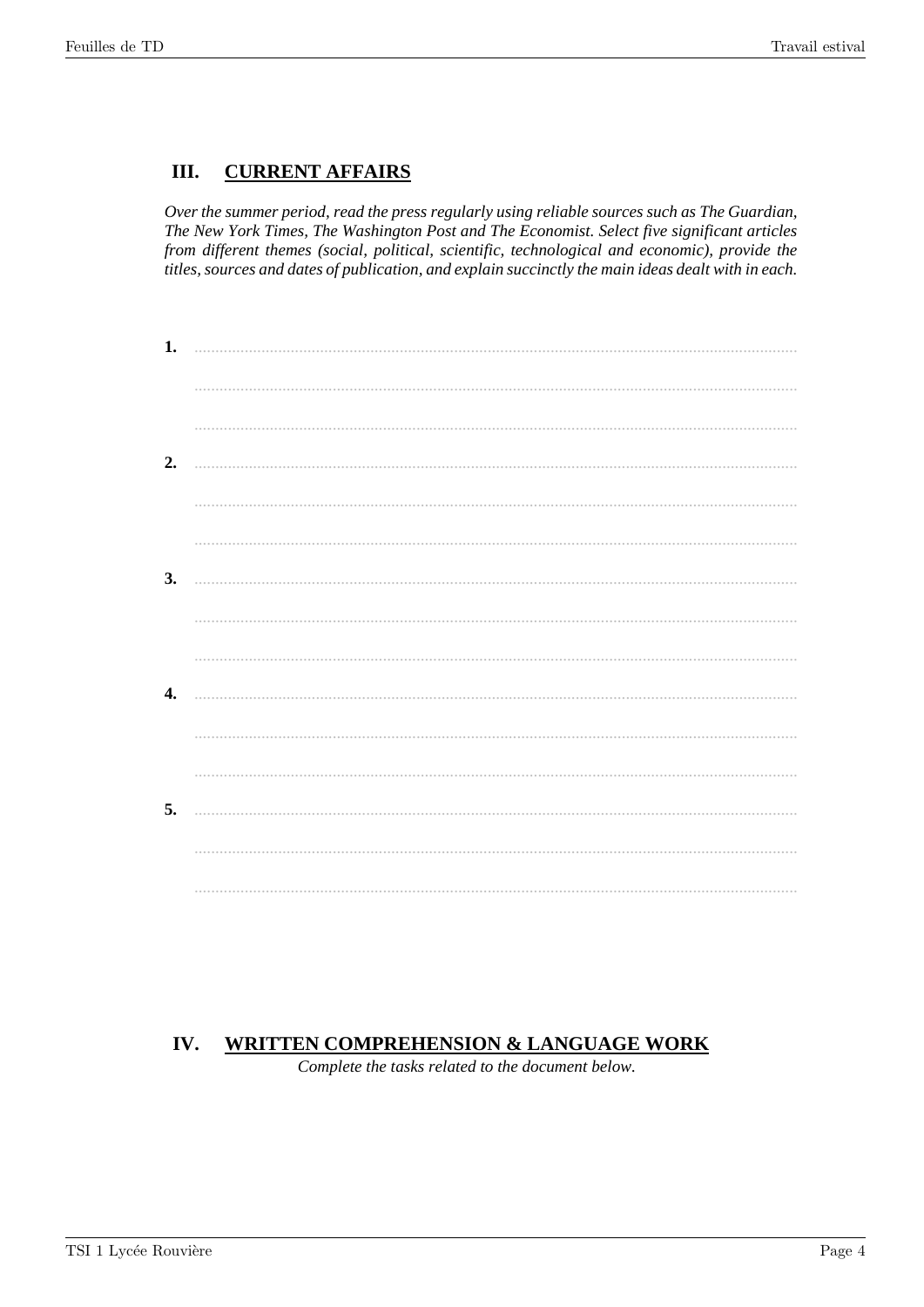### **Nationalism Fuelled by Economic Discontent in European Separatist Movements**

In modern Europe, the current recession appears to be spurring new independence efforts based on historic differences. Besides the economic turmoil, the otherwise peaceful Eurozone provides a forum for political separatists to voice their opinion and move their agendas forward.

Historically, national schisms involved violence and war. Thirteen member states of the United States of America tried to go their own way in the mid-19th century, sparking a devastating conflict. But in modern Europe, separatist movements in the United Kingdom and Spain progress towards what could be entirely peaceful separations.

Of the four countries that comprise the UK, Scotland and England boast the only relationship not rooted in English conquests. Although Scotland had to win back its independence from Norman English invaders in Medieval times, the modern union started when a Scottish king inherited the English crown in 1603 and was cemented by mutual laws joining the countries in 1706. Now Scottish citizens, many of them long resentful of what they see as English cultural, political, and economic dominance, are set to vote in a referendum to decide whether Scotland will once again go it alone.

Modern Spain contains even more fractured parts than the UK. It comprises 17 autonomous communities and two autonomous cities, political entities based on what the Spanish consider to be separate nationalities among their population—remnants of what once were independent kingdoms and principalities on the Iberian Peninsula.

In the north-eastern corner of the nation, the region of Catalonia once made up the bulk of the Principality of Catalonia (along with what is now the Catalan region of France). It has its own language, Catalan, with a rich literary tradition. Many Catalonians and immigrants living there think—especially in light of current economic problems—that they would be better off if they were independent from Spain. As in Scotland—and unlike some separatists in the Basque Country of north central Spain and southwestern France who previously sought independence by violent means such as terrorist bombings—the Catalonians want a bloodless divorce.

Catalonia, whose capital is Barcelona, has yet to secure a referendum. The Spanish government has resisted any move towards independence on grounds similar to those held by US President Abraham Lincoln in 1860: division of the Spanish nation is unconstitutional. Independence supporters, a majority in the region, wish to change Spain's constitution to allow them a vote on full sovereignty. The Catalonian parliament voted **overwhelmingly** in January to begin a process toward holding a vote on the issue.

High unemployment and poverty motivate the movements in Scotland and Catalan, but the two regions have very different resources. Like its northern neighbour Norway, Scotland owns rich oil wells in the North Sea, but all wells eventually run dry, so that revenue will not last indefinitely. Catalonia, meanwhile, provides 20 percent of Spain's GDP through tourism and other industries. Residents wish to see their taxes reinvested in local schools and infrastructure rather than to support a national economy struggling in the global recession. "I'm not sure that all this rise in nationalism would have occurred without the economic recession," says Toni Dorca, a native of Catalonia and professor at Macalester College in St. Paul, Minnesota.

National division, however, remains uncharted territory for the Union. There is no guarantee that either Scotland or an independent Catalonia could achieve entry to the EU on its own. Nations throughout the world are watching these dissenting movements with interest and concern.

*N. Hertel, BestThinking.com, June 2014*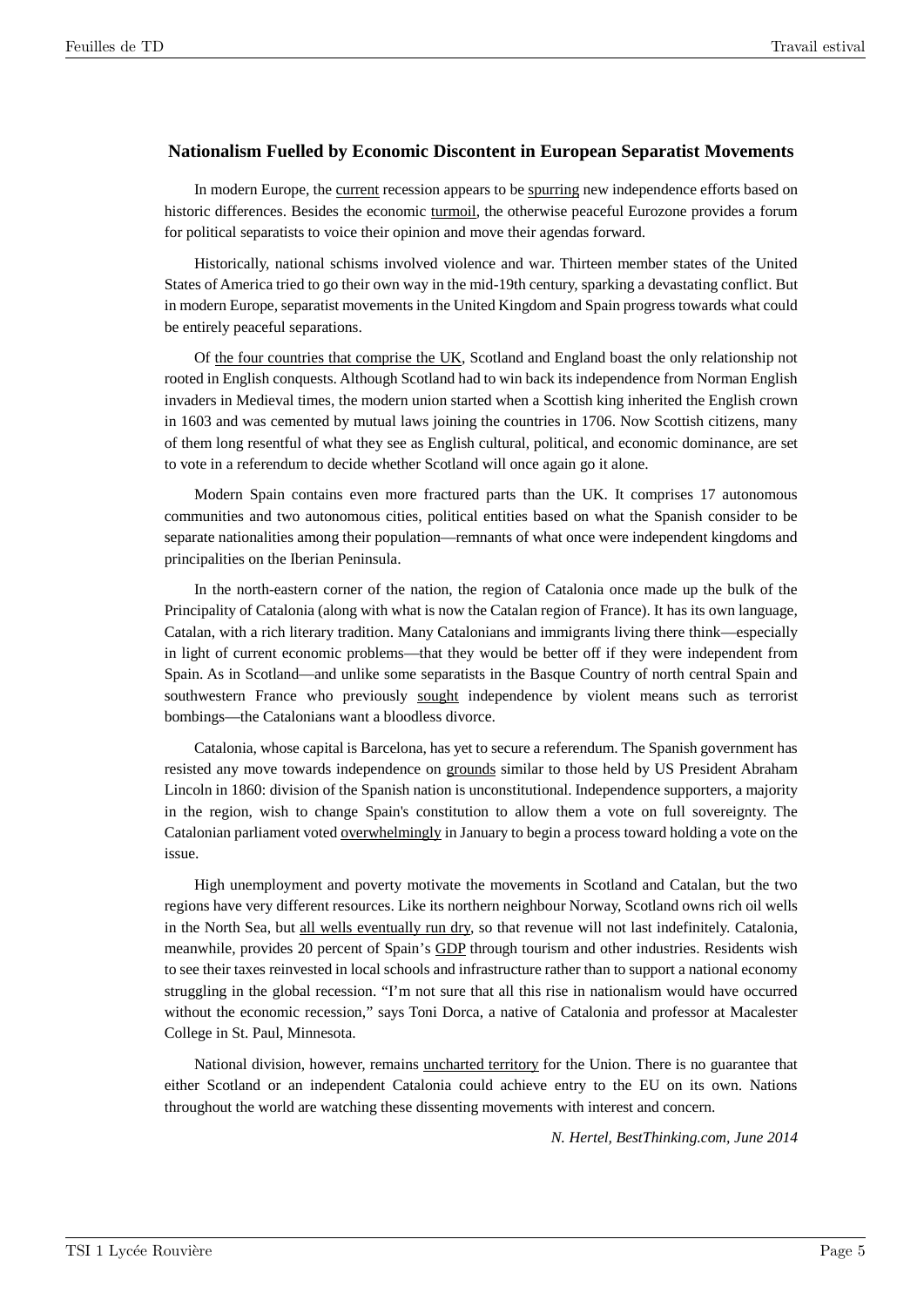### **i. Understanding the document**

- 1. §1: Provide synonyms for the underlined words.
- 2. §2: What historical event is referred to?
- 3. §3: List the countries referred to in the underlined section.
- 4. §3: What do many Scots dislike?
- 5. §5: List the different forms of the underlined verb.
- 6. §6: Provide synonyms for the underlined words.
- 7. Why is Abraham Lincoln referred to?
- 8. §§7-8: Explain the underlined sections.
- 9. §8: Reformulate the main idea expressed in this paragraph.

### **ii. Pronunciation**

*Identify the following words which appear in the text:*

| 1. $\theta$ tfi.v |  | $6.$ r memz $\ldots$ |
|-------------------|--|----------------------|
|                   |  |                      |
| 3. kantri:z       |  |                      |
|                   |  |                      |
|                   |  |                      |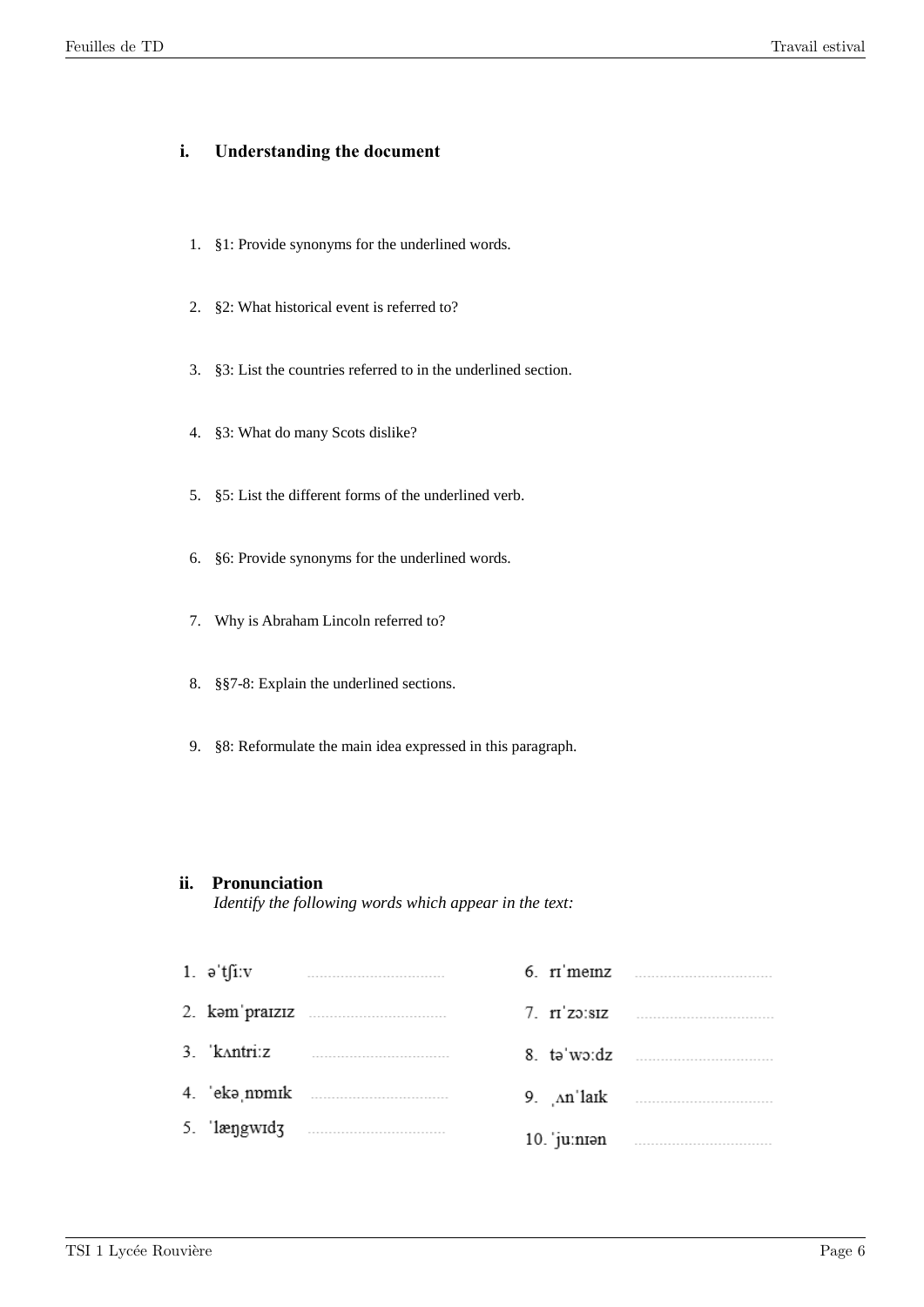# III Sciences

# 1) Cours à connaître :

- 1. Dérivées et allures des courbes de  $x \mapsto e^x$ ,  $x \mapsto e^{-x}$ ,  $x \mapsto ln(x), x \mapsto \frac{1}{x}, x \mapsto x^2, x \mapsto \sin(x), x \mapsto \cos(x).$
- 2. Dérivée de  $t \mapsto A\cos(\omega t + \varphi), t \mapsto e^{\alpha t}$ .
- 3. Les formules trigonométriques :
	- (a)  $cos(a + b) = cos(a)cos(b) sin(a)sin(b)$
	- (b)  $sin(a + b) = sin(a)cos(b) + sin(b)cos(a)$
	- (c)  $cos(a)cos(b) = \frac{1}{2}(cos(a+b) + cos(a-b))$
	- (d)  $sin(a)sin(b) = \frac{1}{2}(cos(a-b) cos(a+b))$

(e) 
$$
sin(x)^2 = \frac{1 - cos(2x)}{2}
$$

- (f)  $cos(x)^2 = \frac{1+cos(2x)}{2}$ 2
- 4. Aire : d'un rectangle, d'un carré, d'un disque, d'un triangle, d'un parallélogramme, d'un cylindre fini, d'une sphère.

# 2) Exercices plus ou moins élémentaires :

# Exercice

Résoudre dans  $\mathbb R$  les équations ci-dessous :

(a) 
$$
x^2 + 1 = 2x
$$
;   
\n(b)  $x^4 = 1$ ;   
\n(c)  $\frac{x-2}{x+2} - \frac{x+2}{x-2} = \frac{18}{x^2-4}$ ;   
\n(d)  $x^3 = x$ ;   
\n(e)  $(x^3 - x)^2 - x^2 = 0$ ;   
\n(f)  $(x^4 - 4x^2 + 3 = 0)$ ;

# Exercice

Résoudre les inéquations suivantes :

(a) 
$$
6x + 5 < -4x + 3
$$
; (j)  $\frac{4}{x - 1} - \frac{3}{x + 2} > 0$ ; (c)  $x^2 < 4x$ ;  
(k)  $\frac{x}{2 - x} < 1$ ; (m)  $\frac{2x + 1}{x + 1} \ge x$ ;

# Exercice

1. Si 
$$
S = \frac{R1}{R2} \times (E - S)
$$
, montrer que  $\frac{S}{E} = \frac{R1}{R1 + R2}$ 

2. Si 
$$
S \times \frac{D+C}{D} = \frac{C \times E + S \times A}{A+C}
$$
, montrer que  $\frac{S}{E} = \frac{C \times D}{A \times C + C \times D + C^2}$ 

# Exercice

Comparer les expressions  $A$  et  $B$  suivantes :

(a) 
$$
A = \frac{1}{\sqrt{2}+1}
$$
,  $B = \sqrt{2}-1$ ; (b)  $A = \sqrt{7}+3$ ,  $B = \sqrt{3}+4$ ; (c)  $A = \sqrt{2+\sqrt{3}}$ ,  $B = 2$ .

- 6. Principales unités du système international (S.I.) (longueur, masse, temps, température, force, pression, intensité électrique, etc.).
- 7. La loi d'Ohm U=RI
- 8. La différence entre poids et masse et utilisation de la formule P=Mg.
- 9. La différence entre une pression et une force et le lien entre les deux.